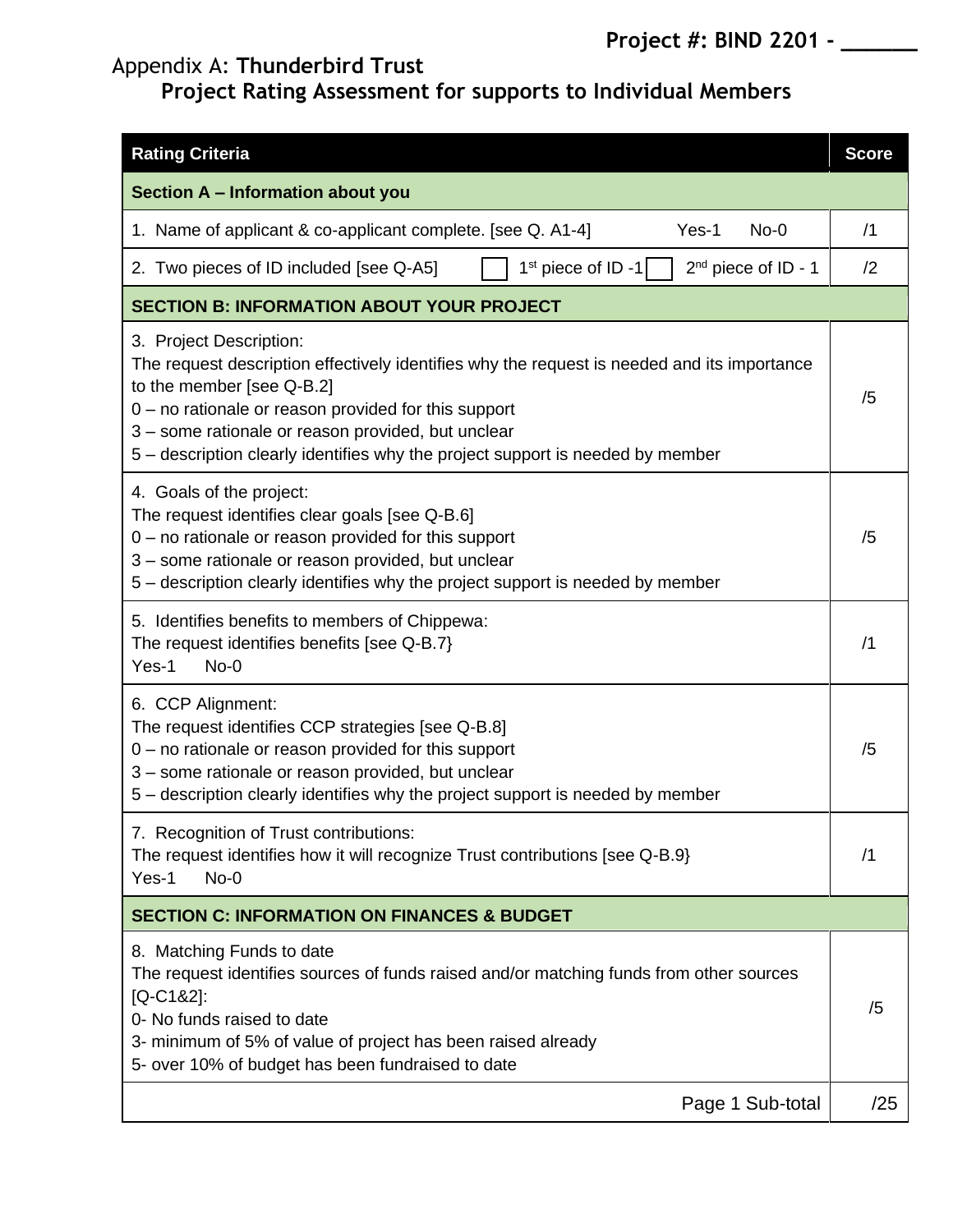## Appendix A: **Thunderbird Trust**

## **Project Rating Assessment for supports to Individual Members**

| <b>Rating Criteria</b>                                                                                                                                                                                                                                                                                                                                                                                                            | <b>Score</b> |  |  |
|-----------------------------------------------------------------------------------------------------------------------------------------------------------------------------------------------------------------------------------------------------------------------------------------------------------------------------------------------------------------------------------------------------------------------------------|--------------|--|--|
| 9. Proof of Matching Funds<br>The request provides proof of matching funds from other sources [Q-C1&2]:<br>$Yes-2$<br>$No-0$                                                                                                                                                                                                                                                                                                      |              |  |  |
| 10. This project has activities planned in the future for raising additional funding as per<br>Sect. 6.2 of TT agreement [Q-C3]<br>no additional fundraising is planned<br>0-<br>1- one activity is planned to fundraise<br>2- two or more activities are planned to fundraise                                                                                                                                                    |              |  |  |
| <b>Project Budget and Benefits</b>                                                                                                                                                                                                                                                                                                                                                                                                |              |  |  |
| 11. Expense costs align with request description and provide a detailed breakdown of<br>specific costs that include quotes where possible. [Q-D]<br>0 - Budget is not provided<br>1- Budget line items are included but do not describe specific costs<br>3 - Budget line items with some details<br>5- Budget aligns with project description, includes all aspects of activities, and provides<br>details of breakdown of costs | /5           |  |  |
| Yes-2<br>$No-0$<br>12. Supporting documentation provided, including quotes [Q-D]                                                                                                                                                                                                                                                                                                                                                  | /2           |  |  |
| <b>Project Intangibles</b>                                                                                                                                                                                                                                                                                                                                                                                                        |              |  |  |
| 13. This project will provide an excellent story for the community and address an urgent<br>member's needs<br>$Yes-2$<br>$No-0$                                                                                                                                                                                                                                                                                                   |              |  |  |
| 14. This member/group was funded in the last eligible round of benevolent funding.<br>$Yes-0$<br>$No-1$                                                                                                                                                                                                                                                                                                                           |              |  |  |
| <b>Signed Declaration</b>                                                                                                                                                                                                                                                                                                                                                                                                         |              |  |  |
| 15. The applicant has signed off on the application consent & declaration.<br>Yes-1<br>$No-0$                                                                                                                                                                                                                                                                                                                                     |              |  |  |
| <b>Overall Score Application</b>                                                                                                                                                                                                                                                                                                                                                                                                  |              |  |  |
| 24. Trustees will score the overall application based on content and quality<br>1-10 – on a scale of 1-10 score the overall rating of the application.                                                                                                                                                                                                                                                                            |              |  |  |
| Page 2 Sub-total                                                                                                                                                                                                                                                                                                                                                                                                                  | /25          |  |  |
| Page 1 Sub-total                                                                                                                                                                                                                                                                                                                                                                                                                  | /25          |  |  |
| <b>Total Score</b>                                                                                                                                                                                                                                                                                                                                                                                                                | /50          |  |  |